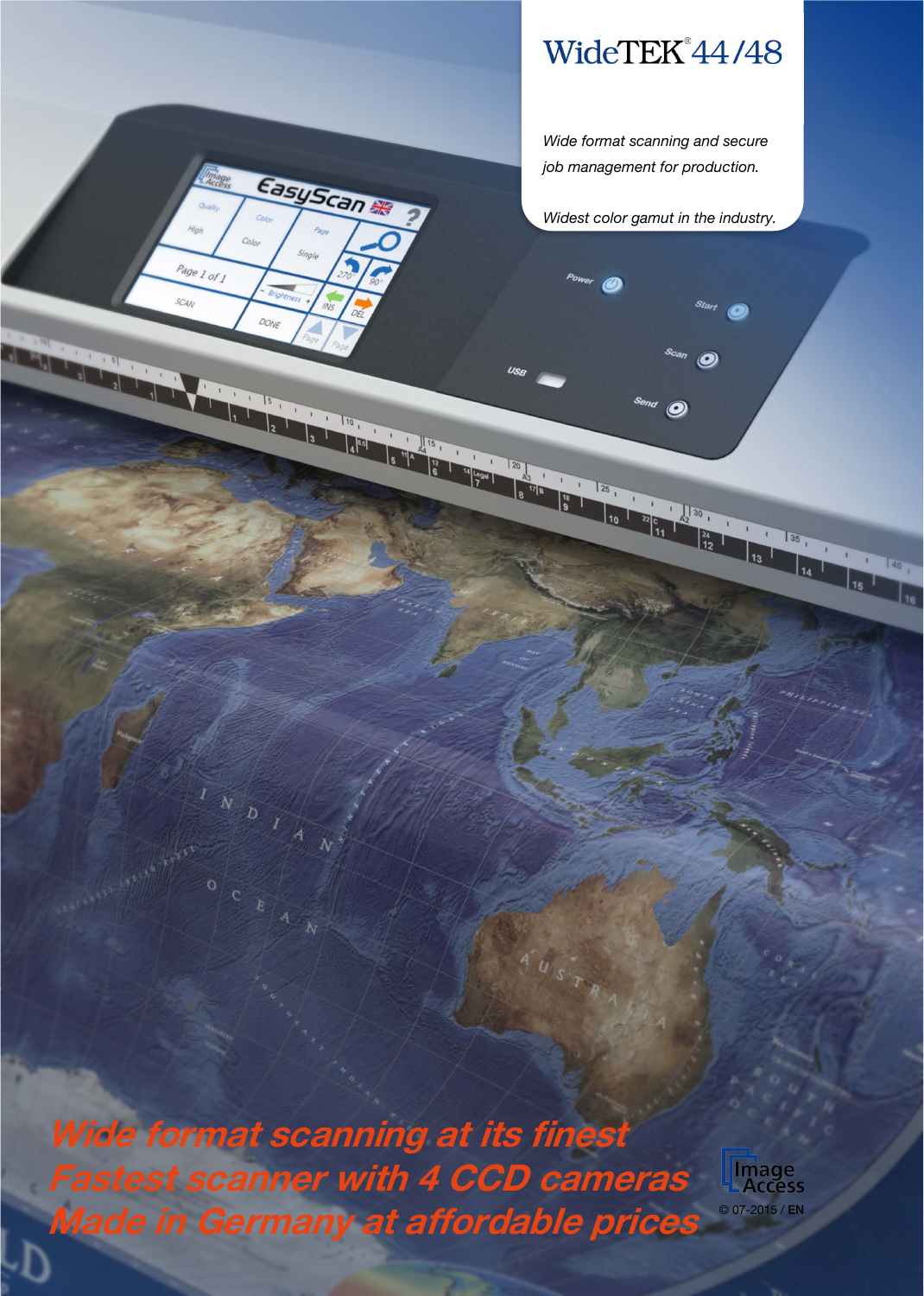

*Safely scan historical and other large format documents at high speeds; up to 48 inches and with an image quality you have to experience yourself. Sturdy design, highest quality and unrivaled speed*



- SCANS UP TO 44 / 48 INCH WIDTHS
- ENDLESS SCANNING SCAN UNLIMITED LENGTHS TO MULTIPAGE PDF
- CAPTURES 3D SURFACES, TEXTURES OF VARIOUS MATERIALS, BRAILLE PRINT
- **FASTEST COLOR SCANNING,** 12 INCHES PER SECOND @ 200 DPI
- 1200 x 1200 DPI SCANNER RESOLUTION
- LARGE WVGA COLOR TOUCHSCREEN FOR SIMPLIFIED OPERATION
- FACE UP SCANNING
- AUTOMATIC CROP AND DESKEW
- INTEGRATED 64BIT LINUX, INTEL I3, QUAD CORE, 8 GB RAM, 320GB HDD
- REAL TIME DISPLAY OF SCANNED IMAGES
- VIRTUAL RESCAN, MODIFY IMAGES WITHOUT RESCANNING
- OPTIONAL WHITE BACKGROUND FOR SEPIAS
- EASY INSTALLATION VIA SCAN2NET $^\circ$ **TECHNOLOGY**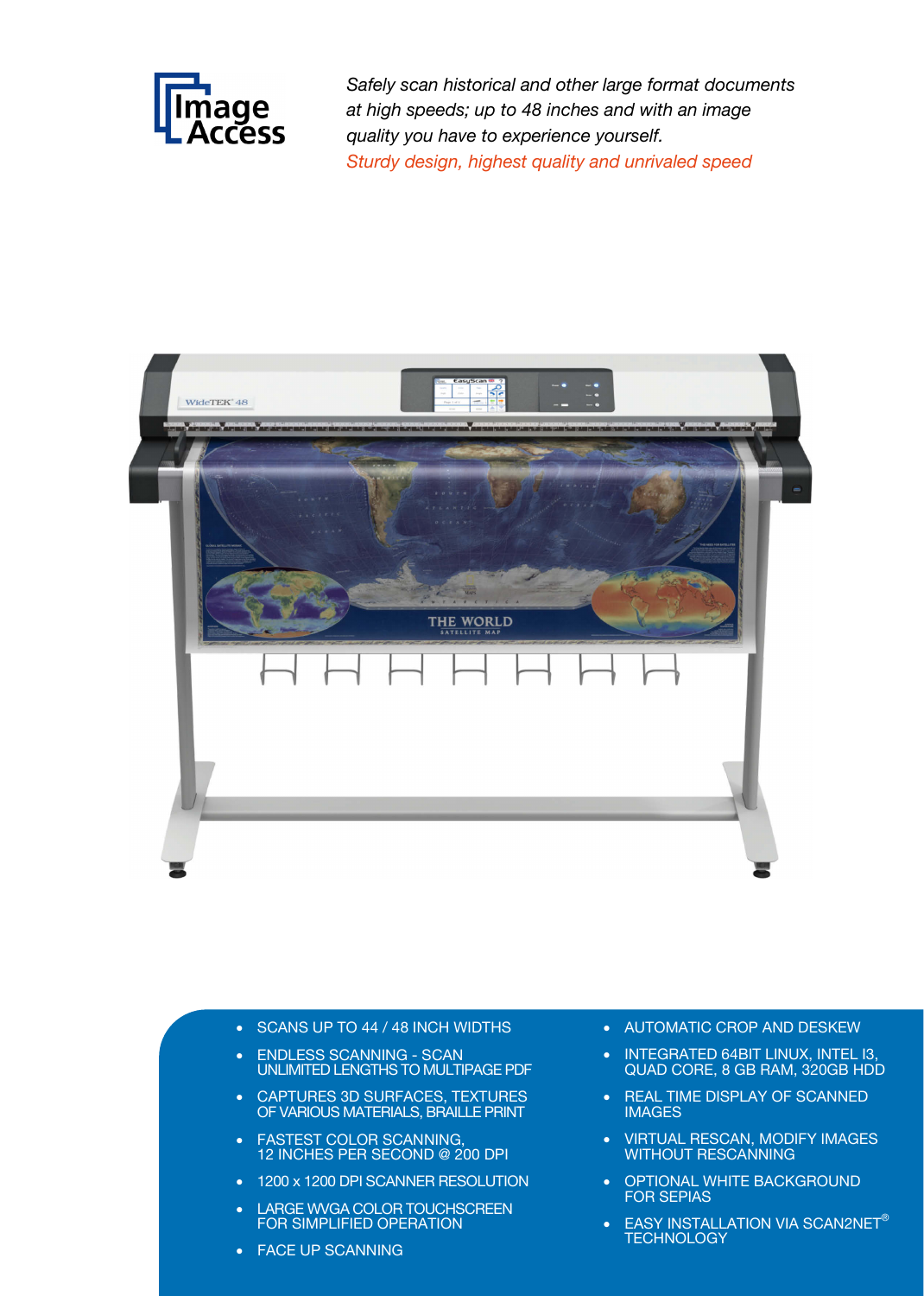### *Redesigned! Easy to use walk up scanning for large formats Gentle archival of historical and fragile documents*

WideTEK® 44 and WideTEK® 48 wide format CCD scanners digitize documents up to 44 or 48 inches wide (1118 or 1220 mm) quietly and at astonishingly fast speeds. These CCD devices are perfect for large format scanning in offices or for production service providers scanning high volumes.

WideTE $K^{\circledR}$  44/48 gently scans due to special transport rollers that serve as pressure points ensuring safe document transport. For historical and fragile documents, this is critical. The new, unique background drum does not touch the glass plate at any time, avoiding scratches and document skews. To achieve extra contrast on sepias and film based documents, the standard black drum can be easily exchanged with a white drum, with no tools required.

State of the art illumination using bright white LEDs guarantees a long lifetime and low cost of ownership, since there are practically no consumables necessary over the life of the product. Cutting edge camera technology, with a dust-protected, fully sealed camera box holding CCD systems that use a patented stitching procedure, delivers a scanner resolution of up to 1200 dpi.



### *Further highlights that make the WideTEK® 44 / 48 scanner the right choice for every application:*

- Scan2USB Walk up scanning to a USB device
- Scan2Print Copy to networked printers or hot folders
- Scan2Pad® Operation via tablets or other mobile devices
- Scan2Network Output to network resources, SMB, FTP
- Large WVGA color touchscreen for simplified operation
- Output formats: PDF, PDF/A, JPEG, TIFF, PNM, Multipage PDF
- Virus resistant Linux OS
- OS independent, runs with Windows 7, 8, 10 Linux, Mac
- ScanWizard uses any browser: IE, Safari, Chrome, Firefox
- Remote maintenance and troubleshooting
- Firmware updates via web interface
- Wide color gamut, supports sRGB, Adobe RGB, native RGB

### *Options:*

- Batch Scan Wizard for high volume scanning
- WideTEK-UMFS universal multifunction stand, external 19" monitor for virtual rescans
- Full Coverage Warranty Up to 5 years, free spare parts & more



*WideTEK® 44 is a smart investment. Scan 44 inch wide documents now and later upgrade to a WideTEK® 48 for 48 inches of scanning width.*

### Markets and Applications

WideTEK<sup>®</sup> 44/48 is a valuable production device for numerous markets.

### WideTEK® 44/48 Markets

- Architecture, Engineering, Construction, CAD
- Copy Services, Reprographics
- Mapping Services, GIS
- Media Control, Press Clipping Services
- Universities, Libraries, Registries

The applications are many and diverse. WideTE $K^{\otimes}$  44/48 fits nearly any application where you need wide format and production speeds.

### WideTEK® 44/48 Applications

- Scanning maps, color posters, display graphics,
- Archiving artwork, photographs
- Archiving newspapers, periodicals, catalogs and magazines
- Archiving blueprints and sepias
- Scanning drafts and advertising, photos.